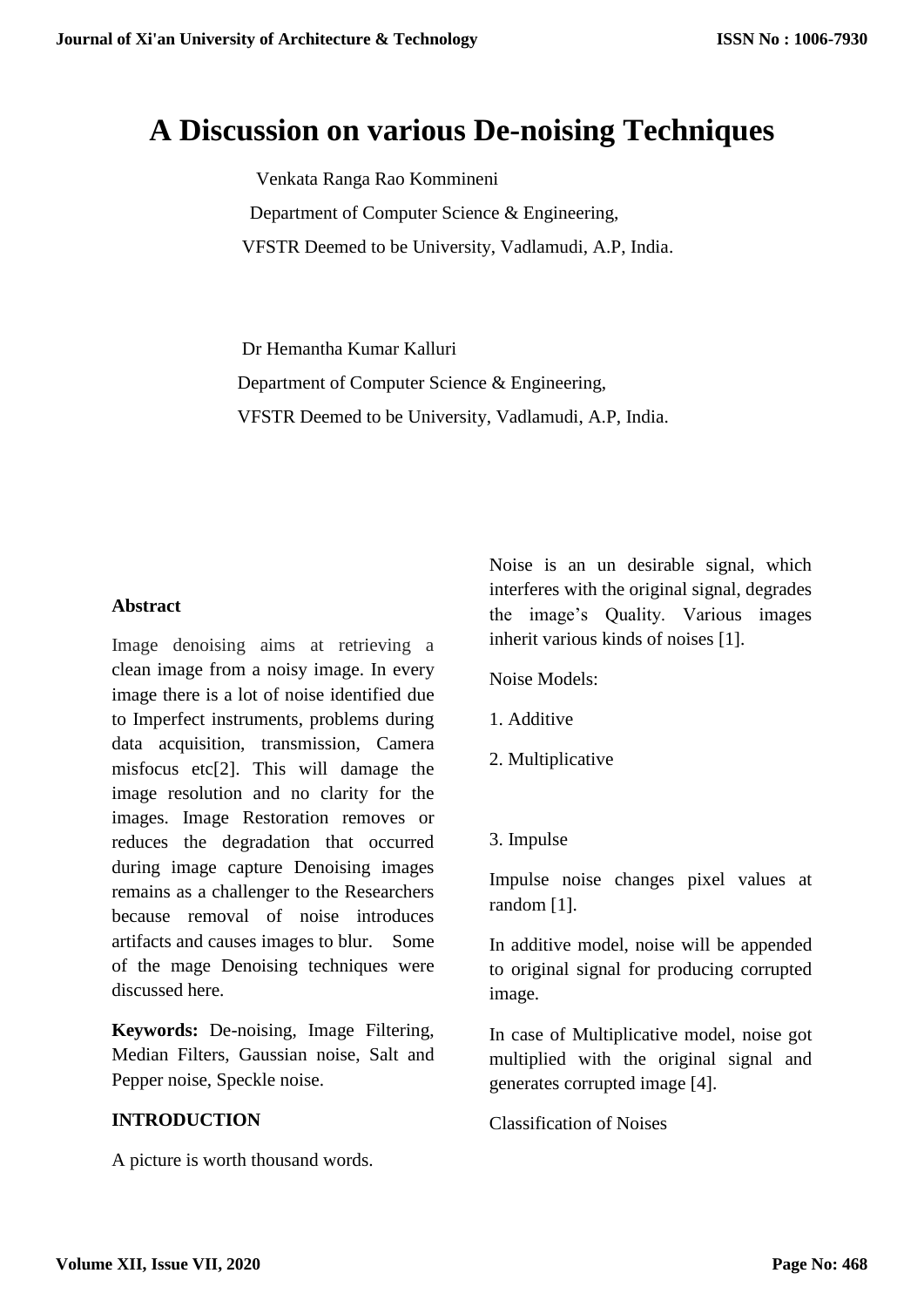Poisson noise: Also referred to as shot noise. Follows distribution which is close to Gaussian distribution [1]

Gaussian Noise: This is also termed as amplifier noise. This noise has bell shaped probability distribution function .This occurs during image acquisition or transmission. This is an additive noise model [4].

Salt & Pepper noise: This is an Impulse noise. It happens due to errors in transmission. In case of an 8 bit image, pepper noise value is 0 and salt noise value is 255.

Any image with salt and pepper noise will have dark pixels in luminous regions, bright one in dark areas [4].

Speckle Noise: Speckle noise is an multiplicative model noise [3].

.

Image Denoising:

Image Denoising aims at recovering digital image which has been contaminated

Restoration of images is the course toward taking a corrupt/noisy image and surveying the ideal, fascinating picture

It implies disguise of the effect of the noise, along these lines resultant image ends up satisfactory. There are two fundamental methods for images denoising transform space and Spatial isolating systems. Spatial space designs work particularly on picture pixels, where as transforming region designs are depending after modifying Fourier or wavelet change of the image. A couple of de-noising schemes are accessible for removal of settled inspiration noise value in light of their profitability in commotion transfer and effortlessness of utilization. Standard center channel (SMF) is broadly used for its straightforwardness and noise elimination ability. Regardless, this channel ends up being great at a little uproar thickness in light of the way that as upheaval thickness enhances the edges of the picture are not ensured. This drawback was overpowered by the introduction of a couple of various strategies for the transfer of SPN [5].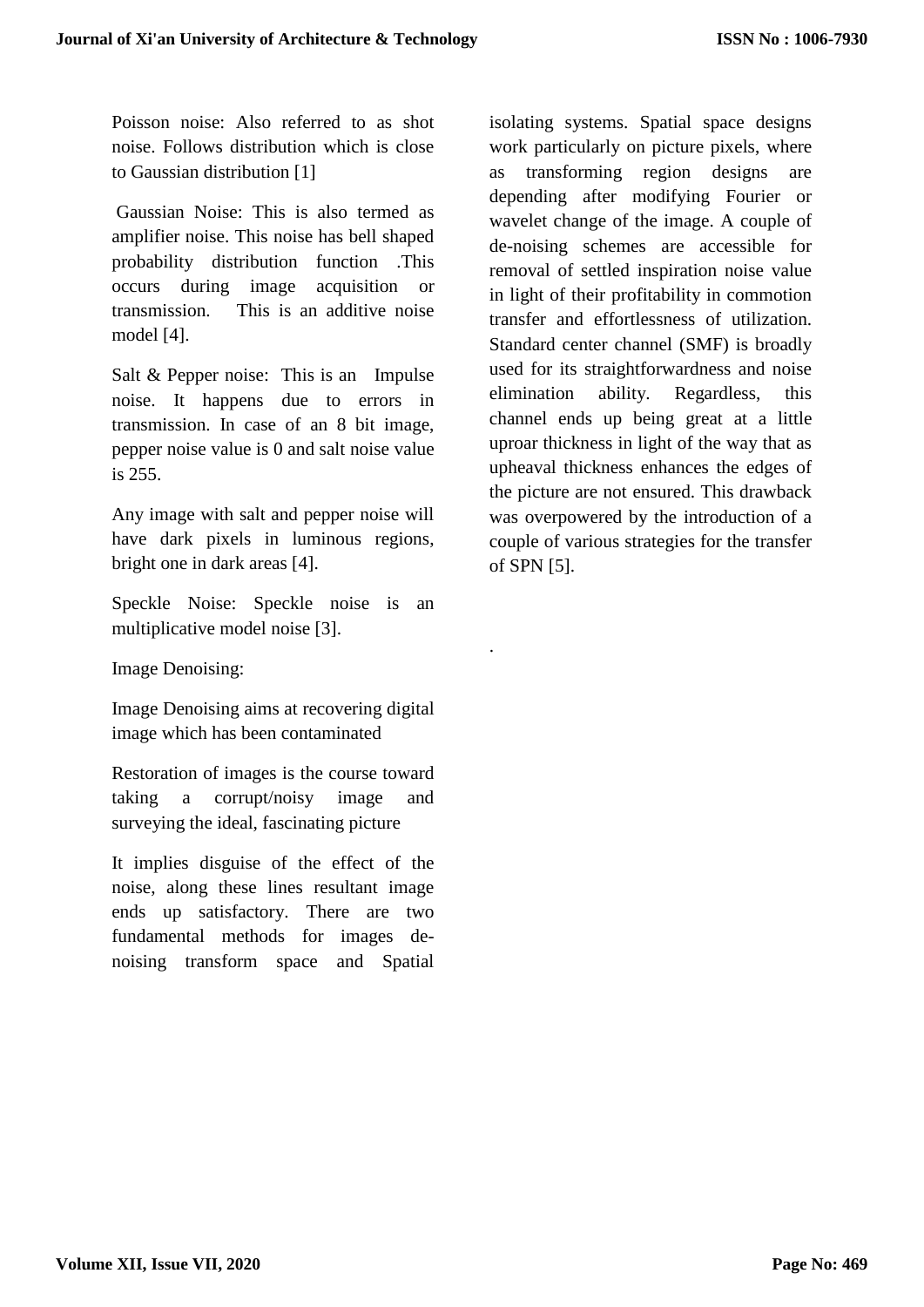

**Figure: 2, Various Fuzzy Classical Filters**

# **VARIOUS DENOISING TECHNIQUES**

While ordering the different de-noising channels, we characterize the channels in 2 general classes. These are

(i) Traditional filters

(ii) Fuzzy based filters

#### **A. Traditional Filters**

These are the filters that are more generally used to eliminate noise from corrupted images. These are classified into two classes:- (i)Spatial Domain

{ii) Transform Domain.

#### **1. Spatial Domain**

Spatial filters are classified in to following categories. (i) Linear (ii) Non Linear

Linear Filters blurs the sharp edges destroys other details of the image. Mean, Wiener and Laplacian are some of the linear Filters [6]

wiener filter provides the best results in case of Gaussian, Poisson noises. For drive bustle, centre filter [4], beats each and every other filter. Diverse enhanced centre filters like weighted centre filter [5] is furthermore used thus.

## **2. Transform Domain**

It is required when it is critical to analyze the signal. Here, we change the offered signal to another space and do the denoising procedure there and therefore switch of progress is done with the ultimate objective to get last yield. There are a couple of changes open like the Fourier change, Hilbert change, wavelet change, et cetera. The Fourier change is likely the most notable change. Among different Fourier changes [1] brisk Fourier Transform (FFT) is seen as the best. In any case the Fourier change does not give prevalent if there ought to emerge an event of image denoising. Wavelet change is better thus [3]. Wavelet change further give differing systems to ousting confusion from image which noise Thresholding, non-symmetrical wavelet change and coefficient show.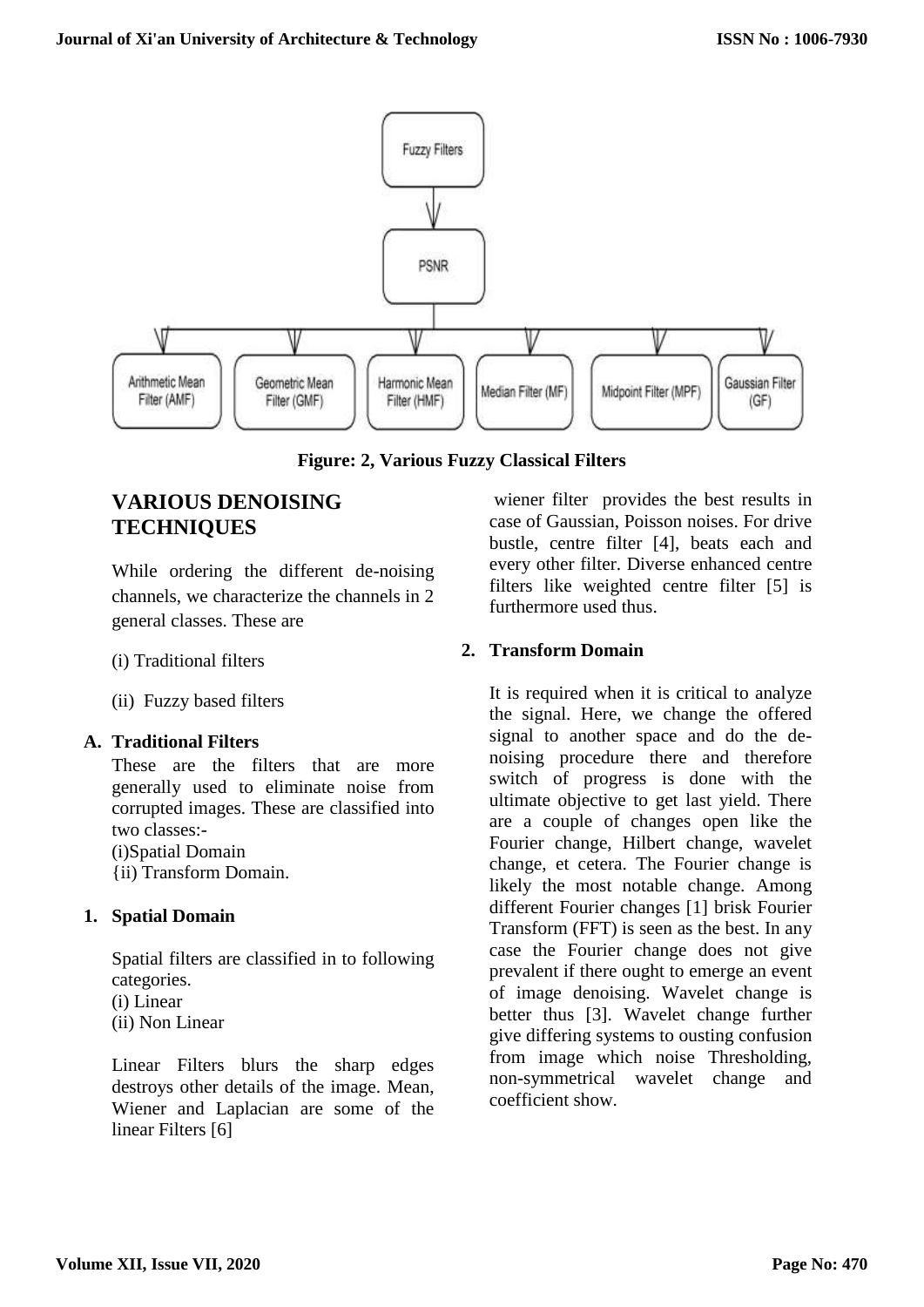#### **B. Fuzzy Based Filters**

Fuzzy based filters are those channels which incorporate idea of fuzzy rationale in their separating methodology. Fuzzy based filters can likewise be additionally ordered into two classifications: fuzzy traditional and completely fuzzy.

#### **1. Fuzzy Classical Filters**

Fuzzy classical filters contain the filters which extend the traditional filters using fuzzy logic. There are plenty of fuzzy traditional filters on which many researchers have worked. Some of popular fuzzy classical filters are:

#### **Arithmetic Mean Filter (AMF):**

It finds the arithmetic mean of the pixel values present in window. This will smooth the differences within the image.

- **Geometric Mean Filter (GMF)**
- the product of the pixel values within the window, raised to the  $1/n$ <sup>\*</sup>m power.

#### **Harmonic Mean Filter (HMF)**

In this process, the color value of each pixel is replaced by the harmonic mean(H.M) of color values of the pixels in a surrounding region.

**Median Filter (MF)** 

In this filter, the pixel values in the window W is first ordered from smallest to largest.

#### **Midpoint Filter (MPF)**

After ordering the values in the n\*m window, W, midpoint filter is the average of the maximum and minimum values in the ordered set [3].

#### **Gaussian Filter (GF)**

It uses Gaussian distribution for removing or eliminating noise occurred in images.

#### **2. Fully Fuzzy Filters**

Fully fuzzy filters completely related to fuzzy logic and differ with most commonly used methods. Some of the Fully Fuzzy Filters are:

- Dual Step Fuzzy Inference Ruled by Else-action filter (DSFIRE) [15]
- Piecewise Linear Fuzzy Inference Ruled by Else-action Filter (PWLFIRE) [16]
- Gaussian noise reduction filter (GOA)[17]
- Histogram Adaptive Filter (HAF) [18]

• Fuzzy Inference Ruled by Else-action filter (FIRE) [14]

There are other filters to be had. We merely note, as it were, a portion of the prevalent filters. FIRE [14], channels are a collection of nonlinear filters receiving fuzzy tenets for the processing of picture or image information. Double Step FIRE filter [16], receives fuzzy thinking at two separate unique levels with the ultimate aim of dropping clamor beats without damaging the better image structures. DS-FIRE channel can be expanded to a great extent outflank other strategies in the writing. All fuzzy based channels utilize fuzzy guidelines based frameworks to integrate fuzzy rationale in to it.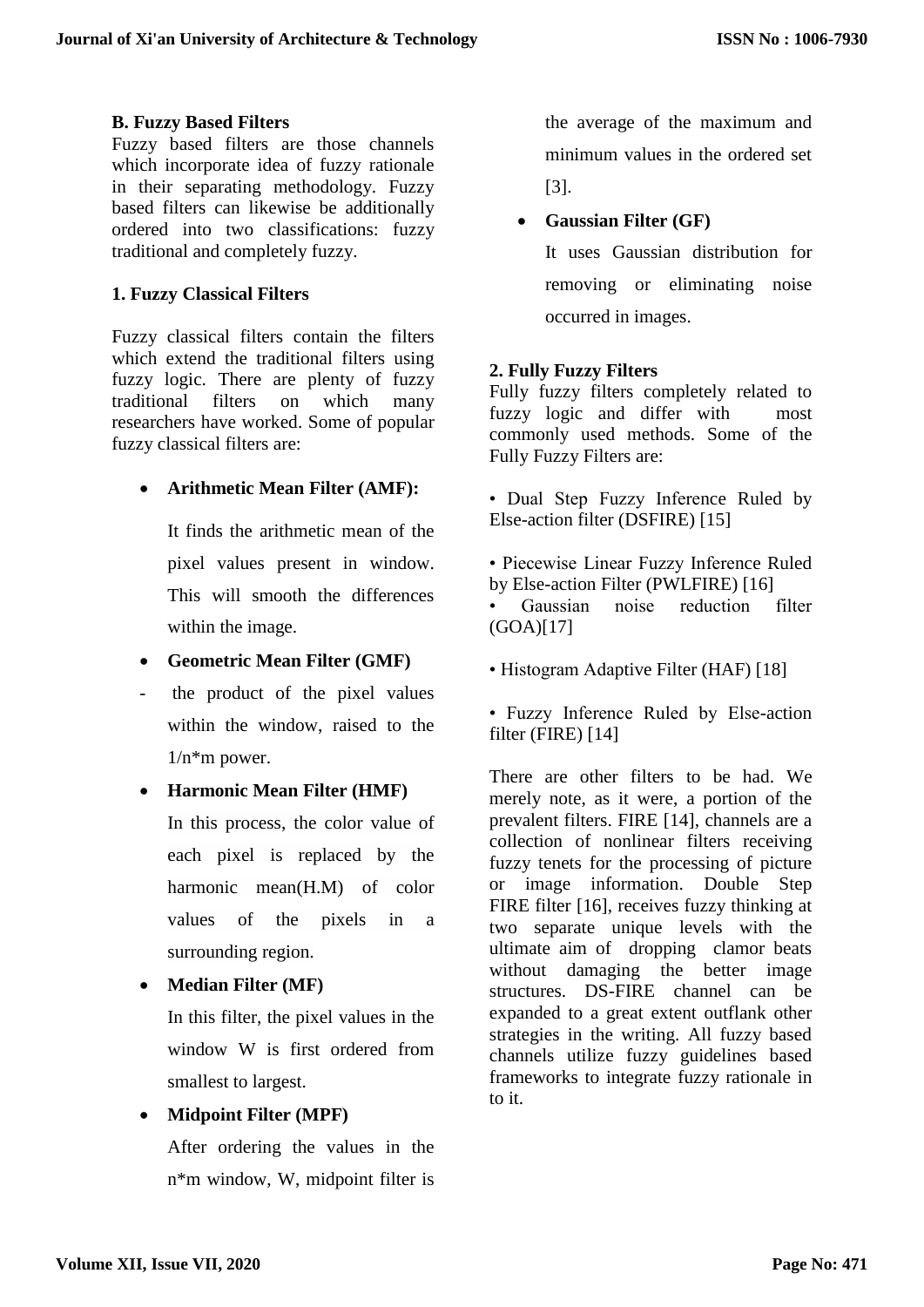# **Measures of Image Quality:**

Image quality can refer to the level of accuracy in which the various Image quality can refer to the level of accuracy in which the various Imaging sys tems capture, process, store,compress, tran smit and display the image-forming signals

Comparing results obtained from restoration requires measurement of image quality.

Two most commonly used methods are

Mean-Squared Error (MSE) and Peak Signal-to-Noise Ratio (PSNR). Between two images  $g(x, y)$  mean-squared error (MSE) is:

$$
e_{MSE} = \frac{1}{MN} \sum_{n=1}^{M} \sum_{m=1}^{N} \left[ \hat{g}(n, m) - g(n, m) \right]^2
$$

The PSNR in decibels is adopted for denoising efficiency measurement and is given by :

$$
\text{PSNR} = 10\,\log_{10}\!\frac{M\!\times\!N\!\times\!T^2}{\sum_i\sum_j\left[d(i,j)\!-\!d'(i,j)\right]^2},
$$

Where  $M \times N$  characterize the image size,  $T^2$  designate the highest possible value that may be attained by the image signal,  $d(i, j)$ which represents the pixelvalues of original & processed images, respectively. The highest PSNR symbolize the better de-noising efficiency.

MSE is the one of the important image quality metric which compares the 'original' pixel value with the image. MSE measures the average of the squares of errors between original and the noisy images.

| <b>Filter</b> | <b>Noise</b>                               | Noise with  |
|---------------|--------------------------------------------|-------------|
|               | without                                    | <b>PSNR</b> |
|               | <b>Peak</b>                                |             |
|               | <b>Signanl</b>                             |             |
|               | <b>Noise Ratio</b>                         |             |
| <b>AMF</b>    | 60%                                        | 92%         |
| <b>GMF</b>    | 67%                                        | 91%         |
| <b>HMF</b>    | 71%                                        | 89%         |
| MF            | 69%                                        | 90%         |
| <b>MPF</b>    | 47%                                        | 94%         |
| GF            | 56%                                        | 87%         |
|               | .e.<br>The Libert of the Lorentz of Libert | <b></b>     |

| Table: 1 shows the performance of the  |  |
|----------------------------------------|--|
| <b>PSNR</b> with sample image filters. |  |

## **Literature Review:**

**1. R Srinivas, Sata Rupa Panda in "**Performance Analysis of Various Filters for Image Noise Removal in Different Noise Environment ", International Journal of Advanced Computer Research (ISSN (print): 2249-7277 ISSN (online): 2277- 7970) Volume-3 Number-4 Issue-13 compared the performance of four filters Average Filter, Adaptive & Standard mean filters ,Alpha trimmed median filters on the images effected with Gaussian, Salt and pepper and speckle noises under various densities ranging from 10% and up to 60%. For verifying the efficiency of filters, Mean Squared Error (MSE) and Peak signal to nosie Ratio (PSNR) were applied.

It was concluded that standard Median filter is more effective for removing salt  $\&$ pepper noise with density up to 50% and for noises having density more than 50%, Average filters is more suitable.

In case of Gaussian noise, Average & Adaptive Filters performs better than others.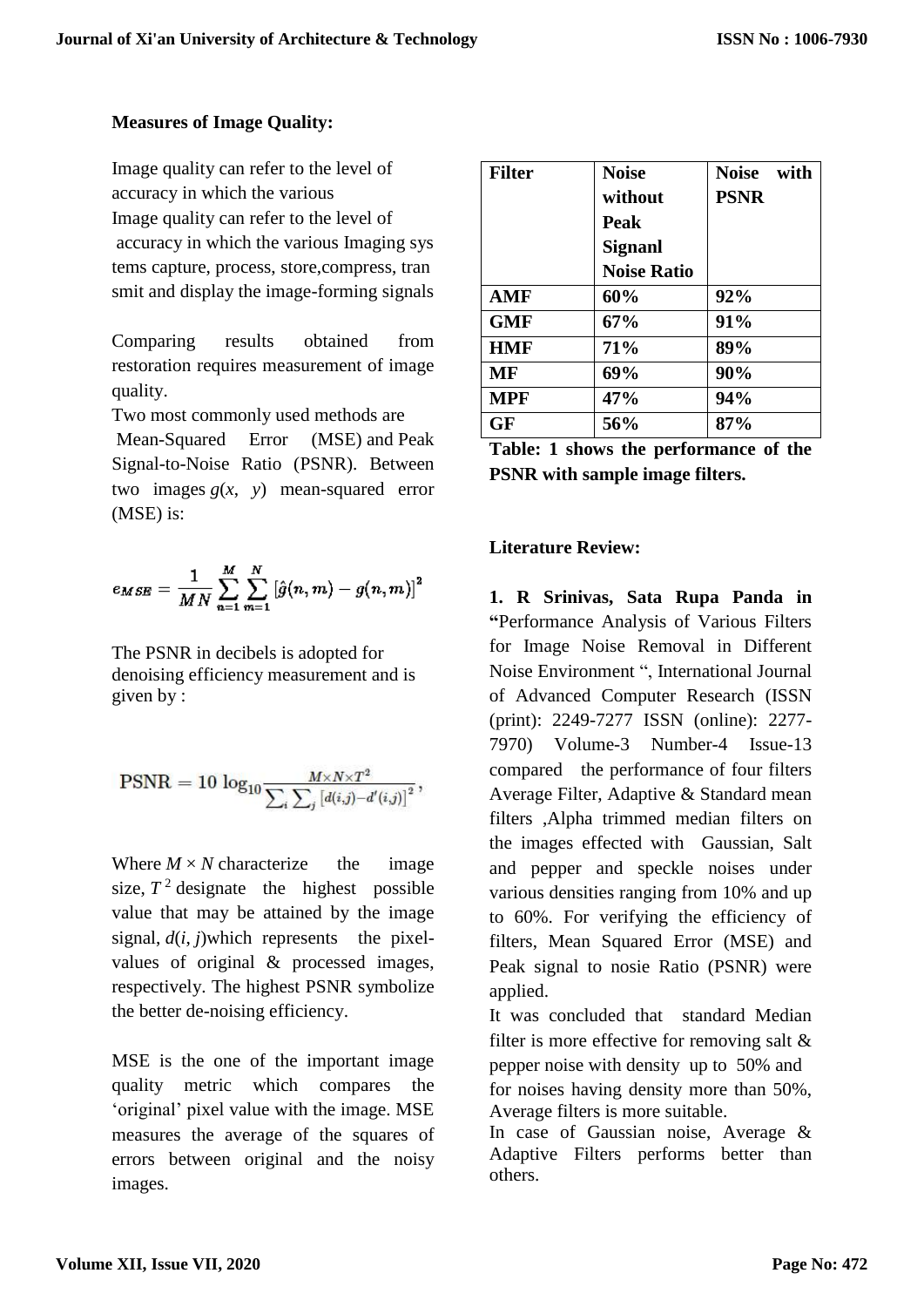Alpha trimmed Filter is not effective in minimizing or reducing any of the given chosen noises.

2. Manoj Guptha et al., in "Performance Enhancement and Analysis of Filters in Ultrasound Image Denoising ", International Conference on Computational Intelligence and Data Science (ICCIDS 2018) discuses about Ultra sound images effected with Salt & pepper, Gaussian , Speckle and poisson noises .Gaussian, Order statistic, bilateral, Mean and Laplacian Filters were sued to eliminate noise from the contaminated images and the efficiency of these filters is measured based on values of PSNR, Mean Squared Error and Root Mean Squared Error respectively. As per the values of PSNR, MSE and RMSE, It may be inferred Mean filer works well in removing Speckle, salt & pepper and poison noises and also Concludes that Gaussian Filters works well in eliminating Gaussian noise effectively against other filters.

These are scope for expanding this work for RGB and Binary images.

3. V Rabila, G. Bharatha Sreeja in " Survey On Image Denoising Using Various Techniques ", International Research Journal of Engineering and Technology (IRJET) e-ISSN: 2395 -0056 Volume: 03 Issue: 08 | Aug-2016 described the significance of digital images in research as well as in Education and medical Fields. Various Image Denoising techniques such as Wavelet soft Thresholding, Hard Thresholding, Genetic Algorithm and BM3D-SAPCA were measured using the metrics PSNR and MSE. Based on values of Peak signal to Noise Ratio, it was concluded that BM3D-SAPCA performs better compared to remaining methods.

4. G. Vasavi and S Jyothi in "

A Comparative Study of Speckle Reduction Filters for Ultrasound Images of Poly Cystic Ovary "discussed about the importance of Ultra sound images in diagnosing the human diseases. Mostly these will be degraded due to presence of speckle noise in these images. Various filters such as Median, Weiner, Guided Filters, Optimized Basian non local means Filter etc. In this paper, 5 ultra sound images were taken for the experiment conducted in MATLAB and Speckle nosie with 0.04 is added to the images. PSNR, SSIM ,SNR and MSE were used as metrics for measuring the efficiency of the filters in reducing speckle noise. Based on the results obtained , it was concluded that OBNLM is more efficient than others in eliminating speckle noise present in the ultra sound images.

## **Conclusion:**

Different image De-noising Filters are discussed in this paper for further enhancement of image quality. . Wide range of filters is described in this paper with their features and advantages and also some of the techniques are explained.

# **References**

[1] J.S.Owotogbe, T.S.Ibiyemi, B.A.Adu" A Comprehensive Review on various types of noises in Image Processing", and International Journal of Scientific & Engineering Research" ISSN: 2229-5518, Volume 10 Issue 11 November 2019

[2] Rajshree, Rupali Ahuja "A General Review of Image Denoising Technqiues " **,** International Journal of Scientific Engineering and Applied Science ISSN: 2395-3470,Volume-3, Issue-4, April 2017

[3] Jyostna Patil, Sunitha Jadav "A Comparative Study of Image Denoising Techniques", International Journal of Innovative Research in Science,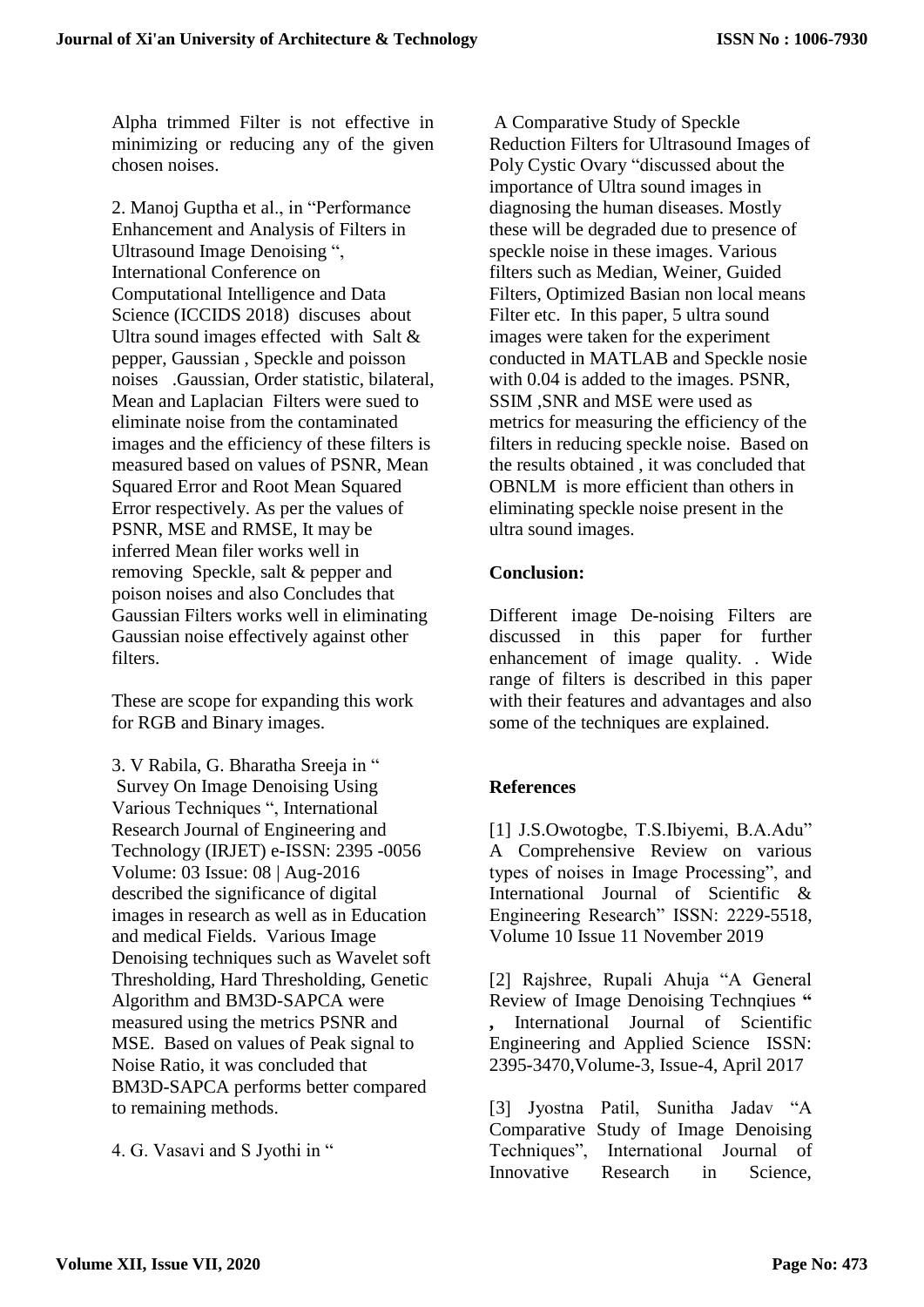Engineering & Technology", ISSN: 2319- 8753, Volume 2, Issue 3, and March 2013

[4] Aparna Vyas, Soohwan Yu, Joonki Paik "Multi scale transforms with Application to Image Processing ", Springer Science and Business Media LLC,2018 Publication

[5] Ms Shefali A Uplenchwar, Mrs P.J.SuryaWanshi "Review paper on Image Denoising Techniques", International Research Journal of Engineering and Technology ", ISSN: 2395-0072, , Volume 4, Issue 6, June 2017 [6] Venkata Ranga Rao Kommineni, Hemantha kumar Kalluri," Image Denoising Techniques", International Journal of Recent Technology and Engineering (IJRTE) ISSN: 2277-3878, Volume-7, Issue-5S4, February 2019

[7]Rajni, Anutam," Image Denoising Techniques-An Overview", International Journal of Computer Applications (0975 – 8887) Volume 86 – No 16, January 2014.

[8]Anutam1 and Rajni2," Performance Analysis of Image Denoising with Wavelet Thresholding Methods for Different Levels of Decomposition", The International Journal of Multimedia & Its Applications (IJMA) Vol.6, No.3, June 2014.

[9] IEEE Transactions on Image Processing, "Image Denoising Using Derotated Complex Wavelet Coefficients" Volume 17, No. 9, September 2008.

[10] International Journal of Research in Computer Science "IMAGE DE-NOISING USING WAVELET TRANSFORM AND VARIOUS

FILTERS" Volume 2 Issue 2 (2012) eSSN 2249-8265.

[11] Astola, J., Kuosmanen, P., "Fundamentals of Non-linear Digital Filtering", CRC Press, New York, Boca Raton, 1997.

[12] Charles Boncelet, "Image Noise Models" in Alan C.Bovik, Handbook of Image and Video Processing, 2005.

[13]Gajanand Gupta, "Algorithm for Image Processing Using Improved Median Filter and Comparison of Mean, Median and Improved Median Filter" (IJSCE) ISSN: 2231-2307, Volume-1, Issue-5, November 2011.

[14] Gonzalez.R., Woods.R., "Digital Image Processing", 2nd ed. Prentice-Hall, Englewood Cliffs, NJ. 2001.

[15] G.Shi Zhong, "Image De-noising using Wavelet Thresholding and Model Selection", Image Processing, 2000, Proceedings, 2000 International Conference on, Volume: 3, 10-13 Sept. 2000 Pages: 262.

[16] James C. Church, Yixin Chen, and Stephen V. Rice Department of Computer and Information Science, University of Mississippi, "A Spatial Median Filter for Noise Removal in Digital Images", IEEE, page(s): 618- 623, 2008.

[17]MathWorks.2011,http://www.mathwor ks.com/help/toolbox/images/ref/medfilt2.h tml.